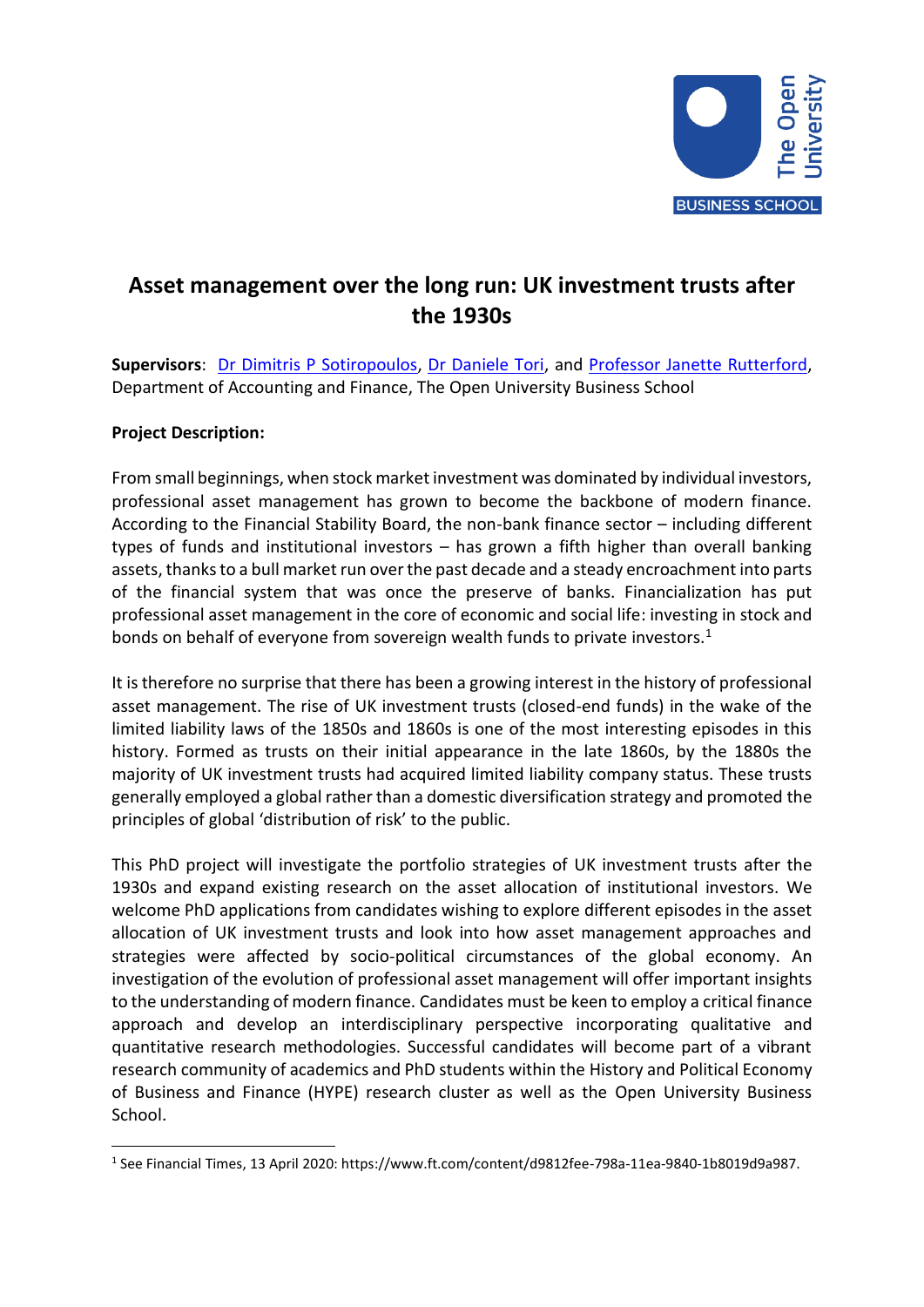## **About the Supervisors:**

**Dimitris P. Sotiropoulos** is Associate Dean for Research, Enterprise and Scholarship at the Faculty of Business and Law of the Open University. His research interests are focused on the relationship between political economy, economic history, and the history of economic ideas. He approaches financial innovation as a social and historical process. He is director of the History and Political Economy (HYPE) of business and finance research cluster and co-leader of the Open Political Economy Group (OPEG) at the Open University. He has worked as academic and researcher in the UK, Germany, and Greece.

**Daniele Tori is** a Lecturer in Finance at the Open University Business School. His current research focuses on processes of financialization, financial history, and social aspects of finance. He is part of the committees of the Post-Keynesian Economics Society (PKES) and of the Innovation, Knowledge, and Development research group (IKD). He is also an active member of the History and Political Economy of Business and Finance (HYPE) research cluster and the Open Political Economy Group (OPEG).

**Janette Rutterford** is Professor Emerita of Financial Management of The Open University in the UK. Prior to joining the OU, Janette worked at Credit Lyonnais as a gilts analyst, taught finance at the London School of Economics, and worked in corporate finance at N. M. Rothschild & Sons Limited. Janette's research has centered around corporate finance, investment management, and the history of finance. She has edited a number of texts and she is the author of An Introduction to Stock Exchange Investment (3rd edition, 2007). She was involved in a major project that investigated women's wealth and investment from 1870 to 1930. Janette's current research is on corporate governance issues, behavioral finance, portfolio diversification, the democratization of investment in the 20th century, women investors and company new issue prospectuses and has published in Business History, Enterprise & Society, Feminist Economic, Accounting History, Financial History Review and Economic History Review.

## **Indicative references:**

Accominotti, O. and Chambers, D. (2016). If you're so smart: John Maynard Keynes and currency speculation in the interwar years. *The Journal of Economic History* 76(2), 342-386. Avrahampour, Y. (2015). Cult of Equity: Actuaries and the transformation of pension fund investing, 1948–1960. *Business History Review* 89, 281–304.

Baker, M. and Collins, M. (2003). The asset composition of the British life insurance firms, 1900-1965. *Financial History Review* 10, pp. 137-164.

Bogle, D. A., Coyle, C., and Turner, J. (2021). Capital market development over the long run: The portfolios of UK life assurers over two centuries. *European Review of Economic History*, [forthcoming].

Carlo, C. and Marcuzzo, M. C. (2018). John Maynard Keynes: the economist as investor. *Review of Keynesian Economics* 6(2), 266–281.